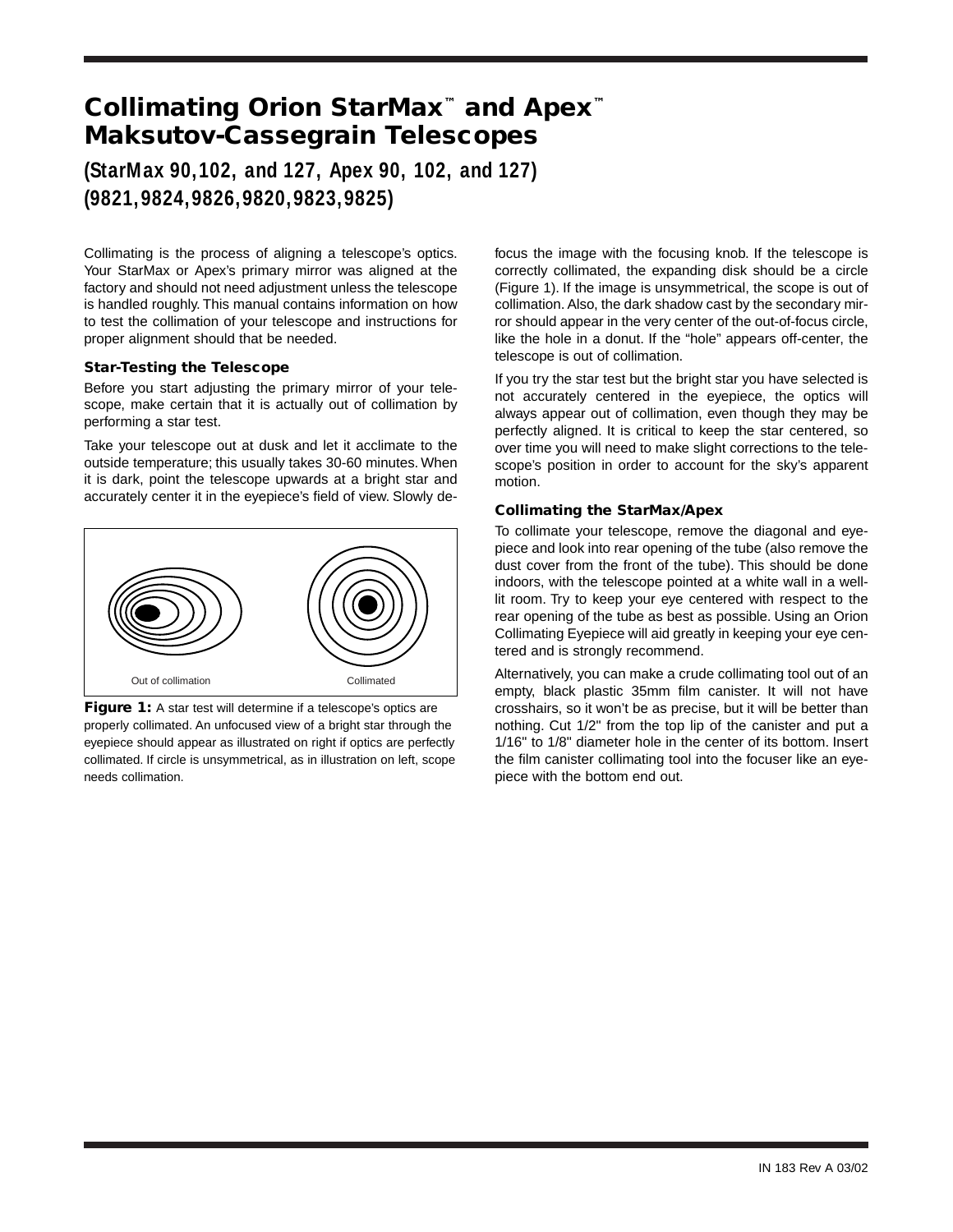

**Figure 2a:** If the telescope's optics are out of alignment the view through the rear opening of the telescope will resemble Figure 2a.

Once you are ready to collimate, look into rear opening of the tube. If your telescope is out of collimation, it will resemble Figure 2a, a properly collimated scope will resemble Figure 2b. The direction of the misalignment in your telescope may differ from Figure 2a, but the diagram will give you the general idea of how things will look.

Note there are six alignment screws on the back of the optical tube, three large and three small.You will need 3mm and 2mm Allen wrenches to turn these screws. These alignment screws push and pull the mirror cell in order to tilt it. When you loosen or tighten one of these screws, the other five screws must be adjusted as well to keep the proper amount of pressure on the back of the mirror cell. By making slight adjustments to how much the screws are tightened and loosened, you will change the alignment of the primary mirror.

Look into the rear opening of the tube and locate the black crescent that shows the telescope is out of alignment. (Figure 2a). Note which way the front of the telescope would need to move in order to "fill" that black crescent and resemble Figure 2b. Then look at the back end of the telescope and locate the alignment screw that is in the direction that the



**Figure 2b:** With the optics properly aligned the view through the rear opening of the telescope will resemble Figure 2b.

front of the telescope needs to move. For example, if the view in your telescope resembled Figure 2a, then you would want to move the front opening of the telescope scope to the right. Then the alignment screw you would start with would be the screw on the right as shown in Figure 3.

Your actions now depend on whether this alignment screw is a small or large screw. Please note that you will be working to adjust the mirror cell by keeping all the screws not too loose and not too tight. Follow the steps listed below carefully and refer to the figures that accompany them.



**Figure 3:** If the view through the rear opening of the telescope resembled Figure 2a, then the alignment screw you would start with would be this one. The actual first alignment screw you would pick will vary depending on which way the front opening would need to move in order to "fill" the black crescent.